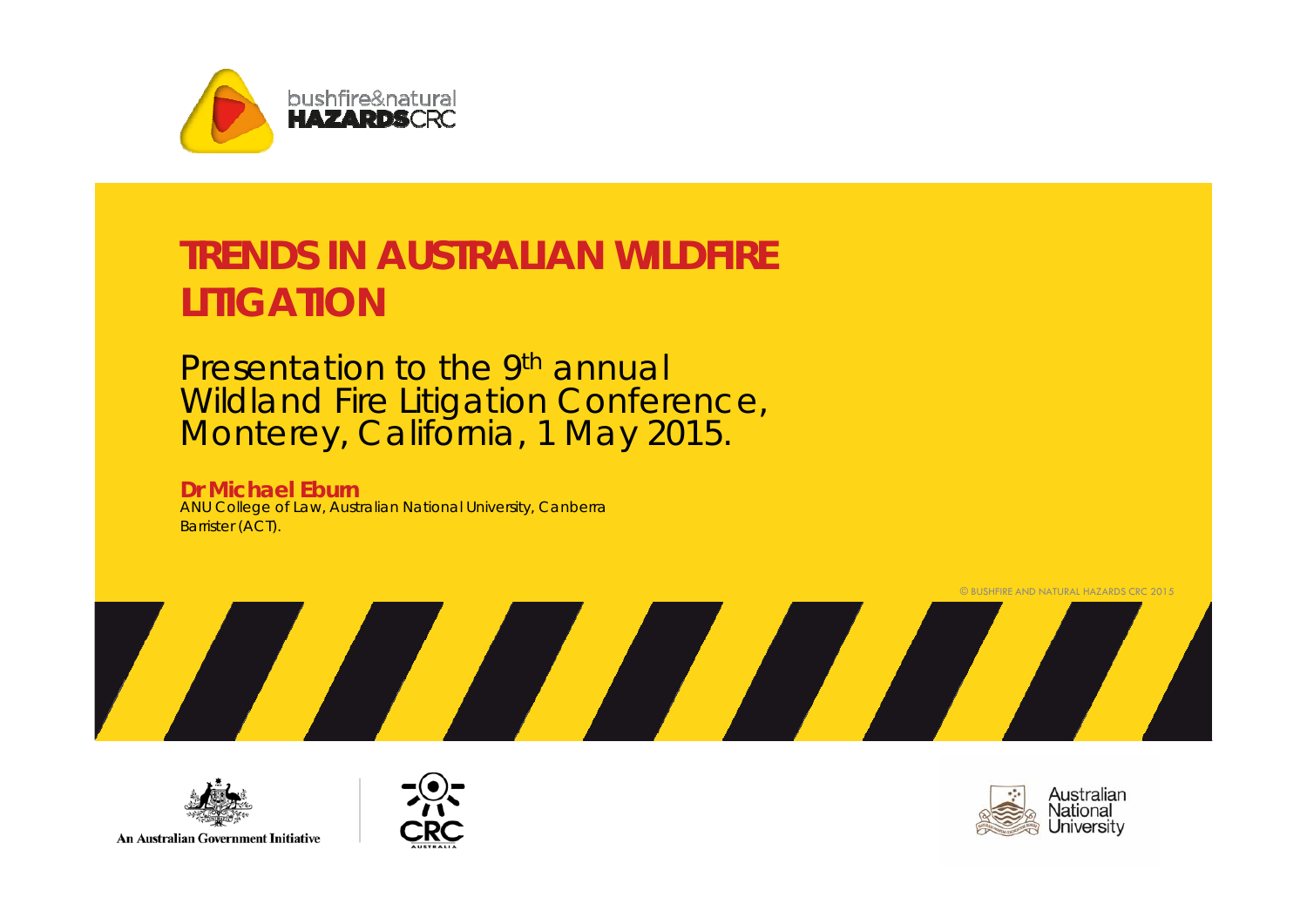



# What can we infer?

The amount of litigation is growing:

1925-1977 – one case every 10.4 years

1978-2009 – one case every 3.8 years

The nature of the claims and the type of defendant is changing:

1925 – other land owners;

1977 – *add* electricity authorities;

1995 – *add* land and fire management authorities.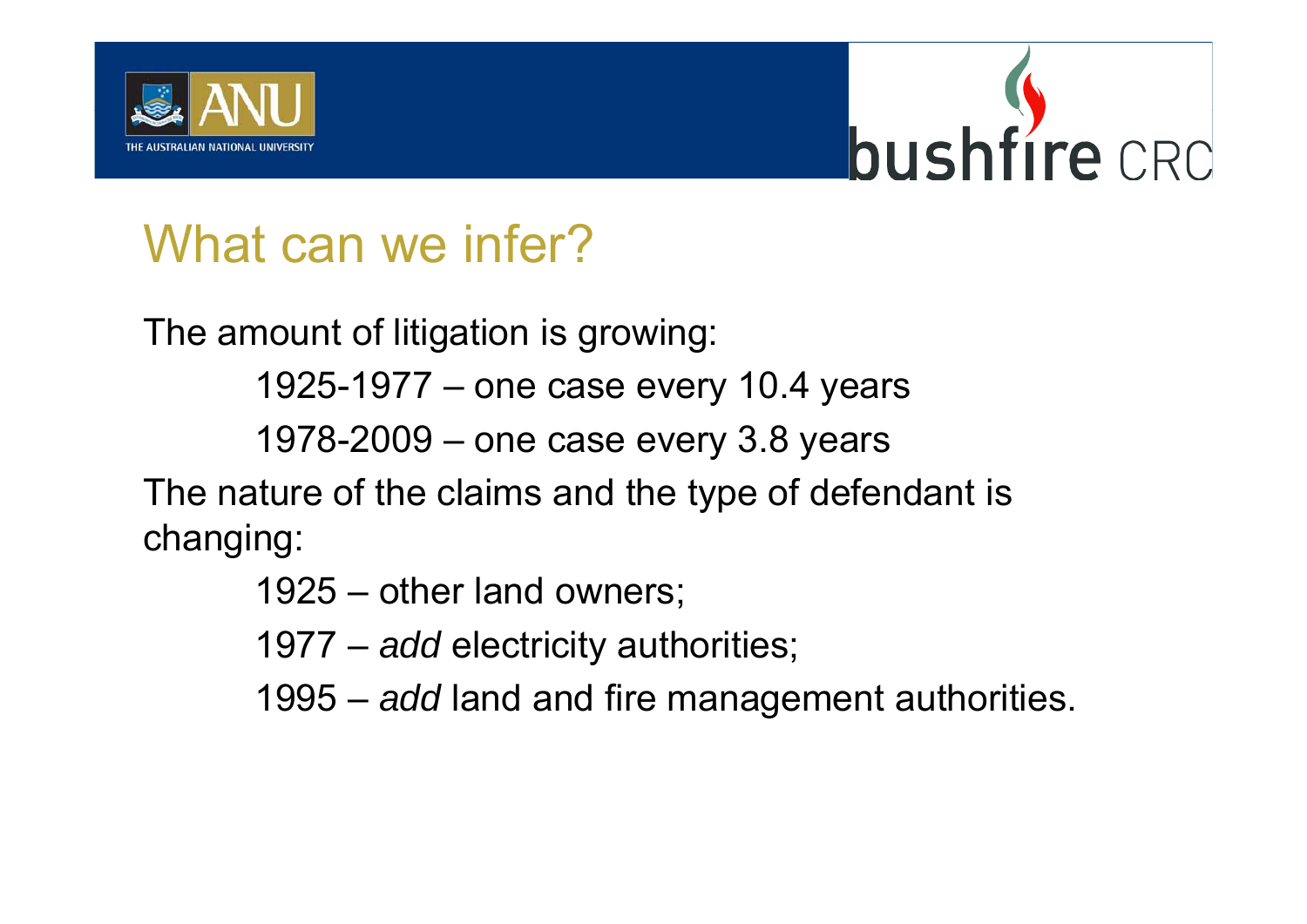# **THAT WAS 2011 AND THE 5TH WILDLAND FIRE LITIGATION CONFERENCE …**

- 1) Today, the trend continues.
- 2) Since 2011 we've had:
	- a) Judgements in two cases (Sydney 2001, Canberra 2003)
	- b) Settlements in many more (Victoria 2009).
	- c) More mega-fires (Western Australia 2011; Tasmania and New South Wales 2013).
	- d) Floods (Queensland 2011).





bnhcrc.com.au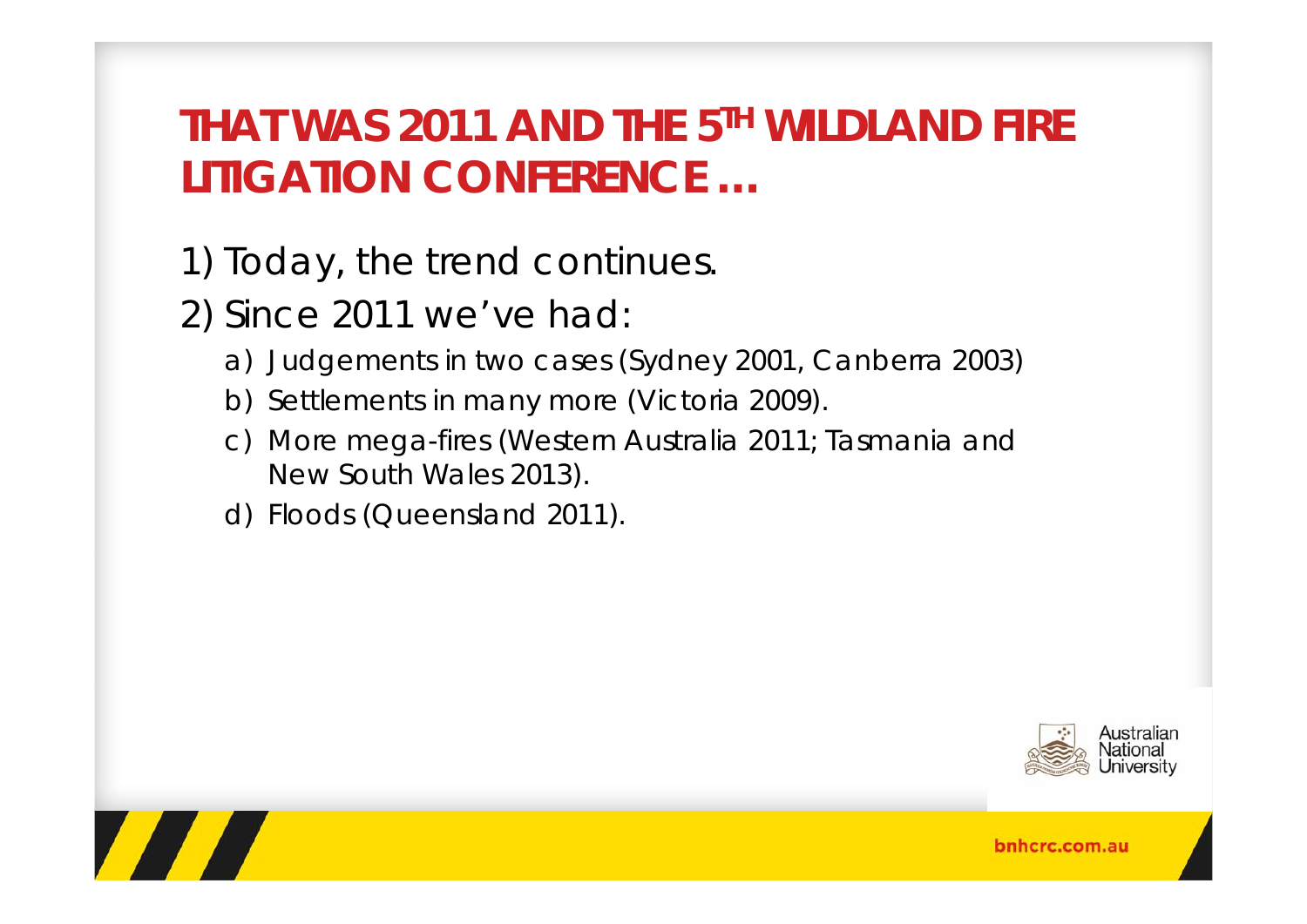# **CLASS ACTIONS**

- 1) Are relatively new and not yet in all jurisdictions.
- 2) Litigation prior to 2009 was multiple plaintiffs.
- 3) Litigation from Black Saturday (Victoria, February 7, 2009) and the 2011 Queensland floods are representative class actions.
- 4) Litigation funders are getting involved.
- 5) Will that encourage more litigation?
- 6) Maddens are claiming expertise in this area and are running class actions from 5 fires in 2012, 2013 and 2014.



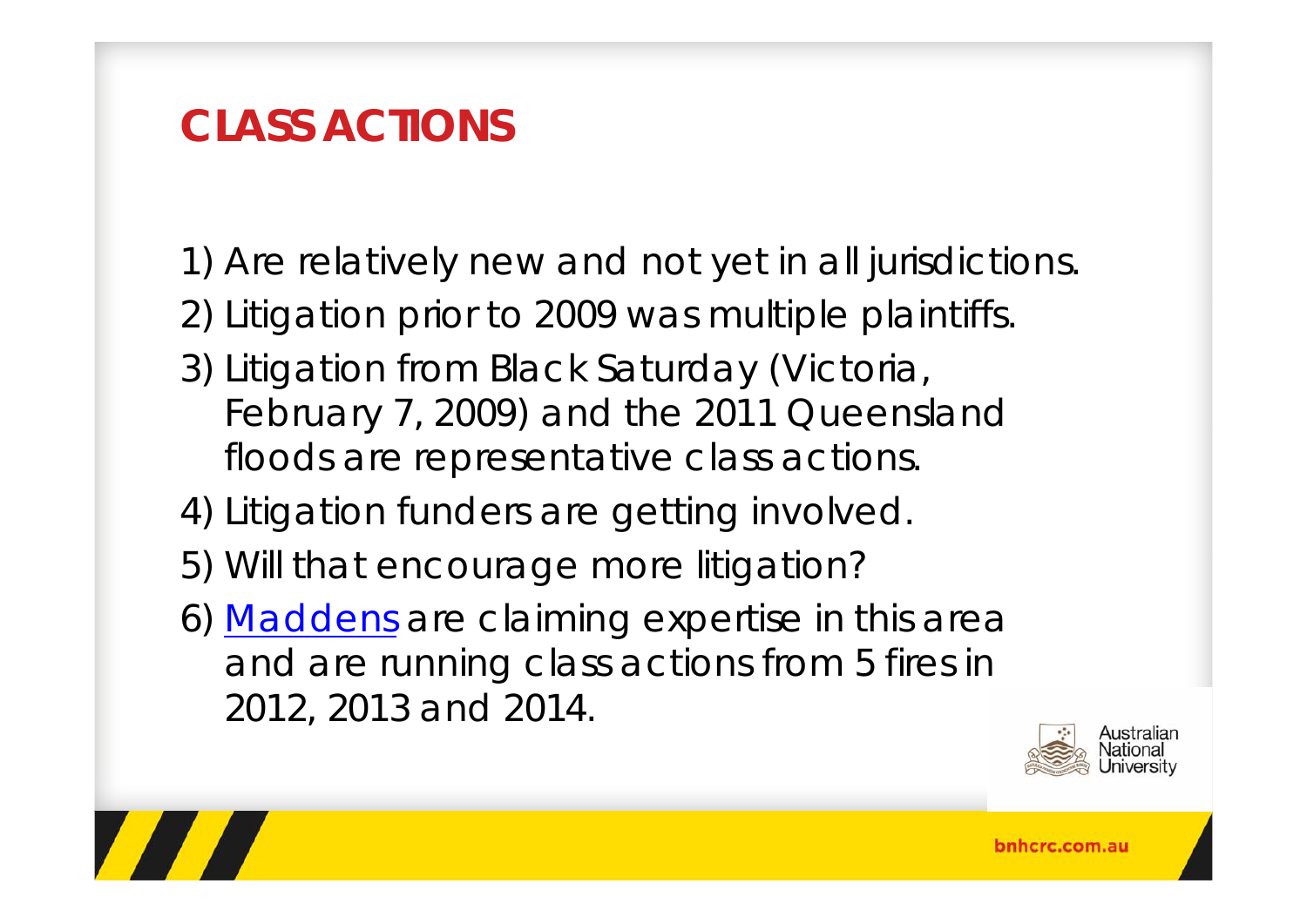#### **PICK YOUR DEFENDANT**

1) Actions against the government agencies are vigorously defended…

and so far, the government's winning: *Warragamba Winery v NSW* [2012] NSWSC 701; *Electro Optic Systems and West v NSW* [2014] ACTCA 45.

#### 2) Actions against electricity companies settle:

*Ash Wednesday 1983 Black Saturday 2009.*



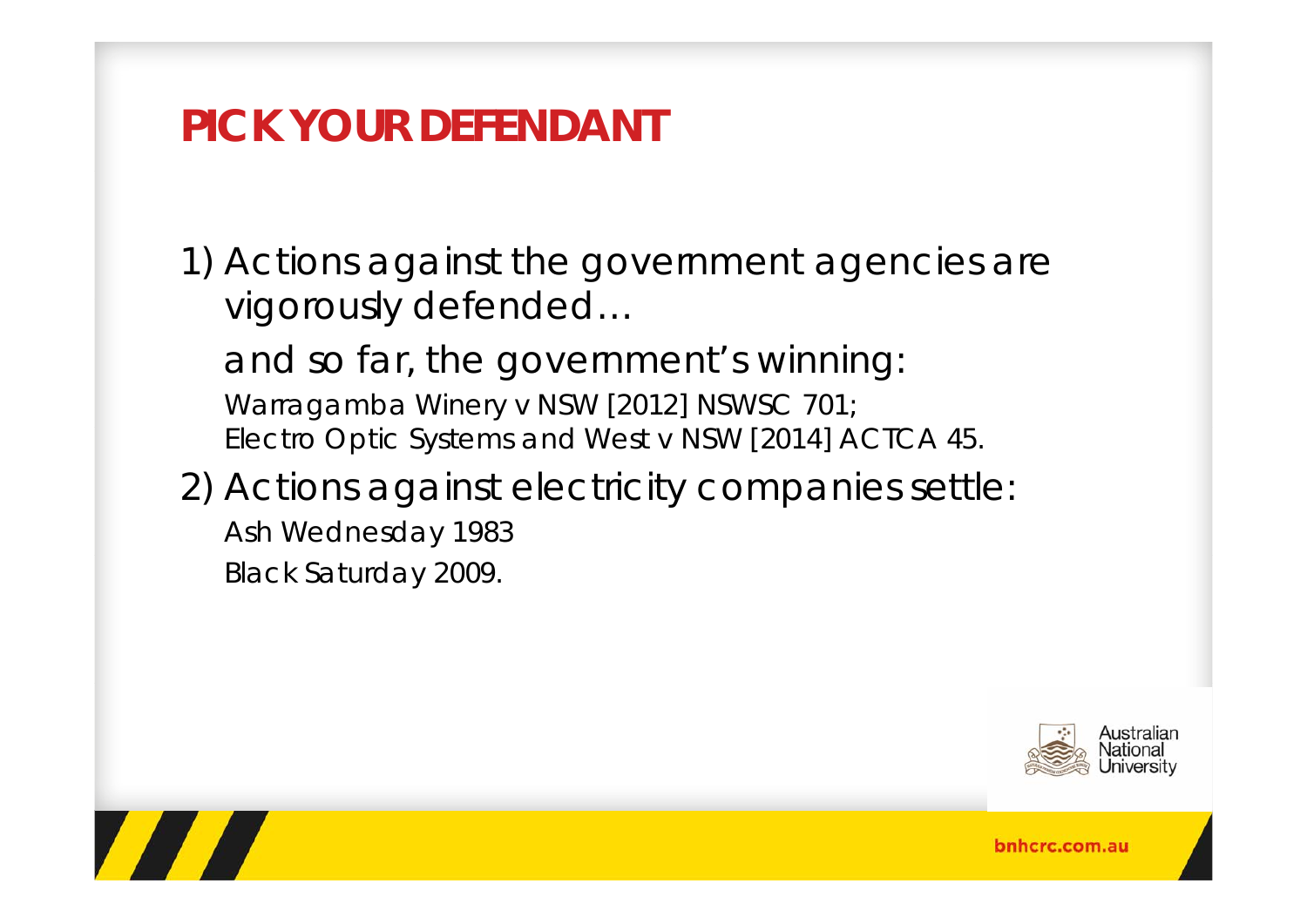### **'BLACK SATURDAY' 7 FEBRUARY 2009**

1) 855 fires across Victoria;

- 2) '…12 fires where [173] lives were lost or significant damage occurred…' 2009 Victorian Bushfires Royal Commission, *Interim Report*, (2009) p 48.
- 3) Class actions arising from those significant fires have settled; eg:
	- a) Churchill A\$32 (US\$24.7) million;
	- b) Marysville A\$300 (US\$231.3) million;
	- c) Kilmore East-Kinglake A\$494.7 (US\$381.4) million; including A\$60 (US\$46.3) million for costs.



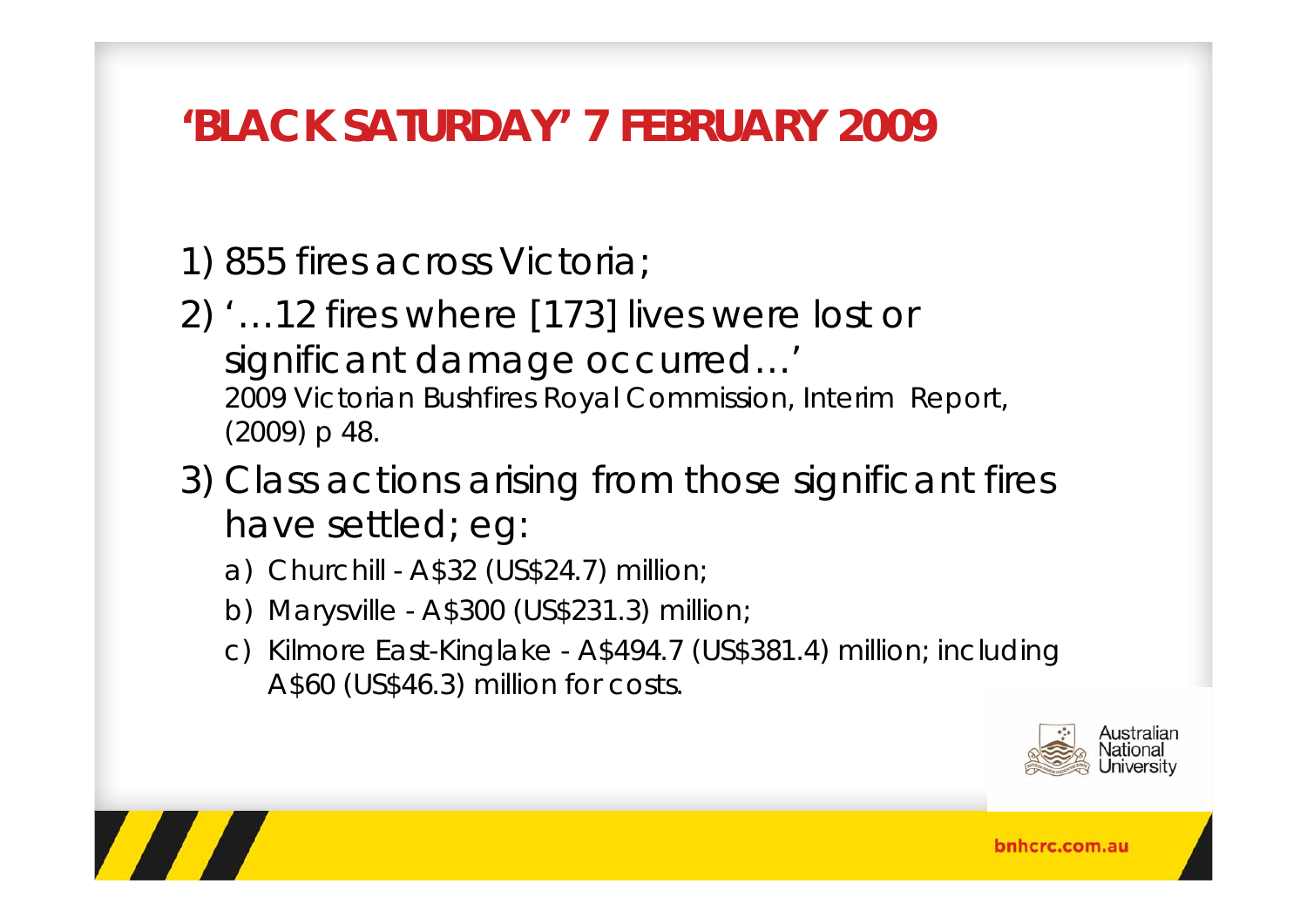# **GOVERNMENT DEFENDANTS**

1) Enjoy statutory and common law immunity, but

- 2) Police and fire agencies have been joined in some of these cases.
- 3) In the Kinglake settlement, the state of Victoria contributed A\$103.6 (US\$79.82) million.
- 4) The Premier said:

'… the Government's insurance would cover the cost."It won't affect our budget, won't affect our bottom line, will not affect services," Dr Napthine said.

"This is a normal insurance procedure and our decision on this matter is based on the best legal and professional advice. "'

http://www.abc.net.au/news/2014-07-15/black-saturday-bushfire-survivors-secure-record-payout/5597062





bnhcrc.com.au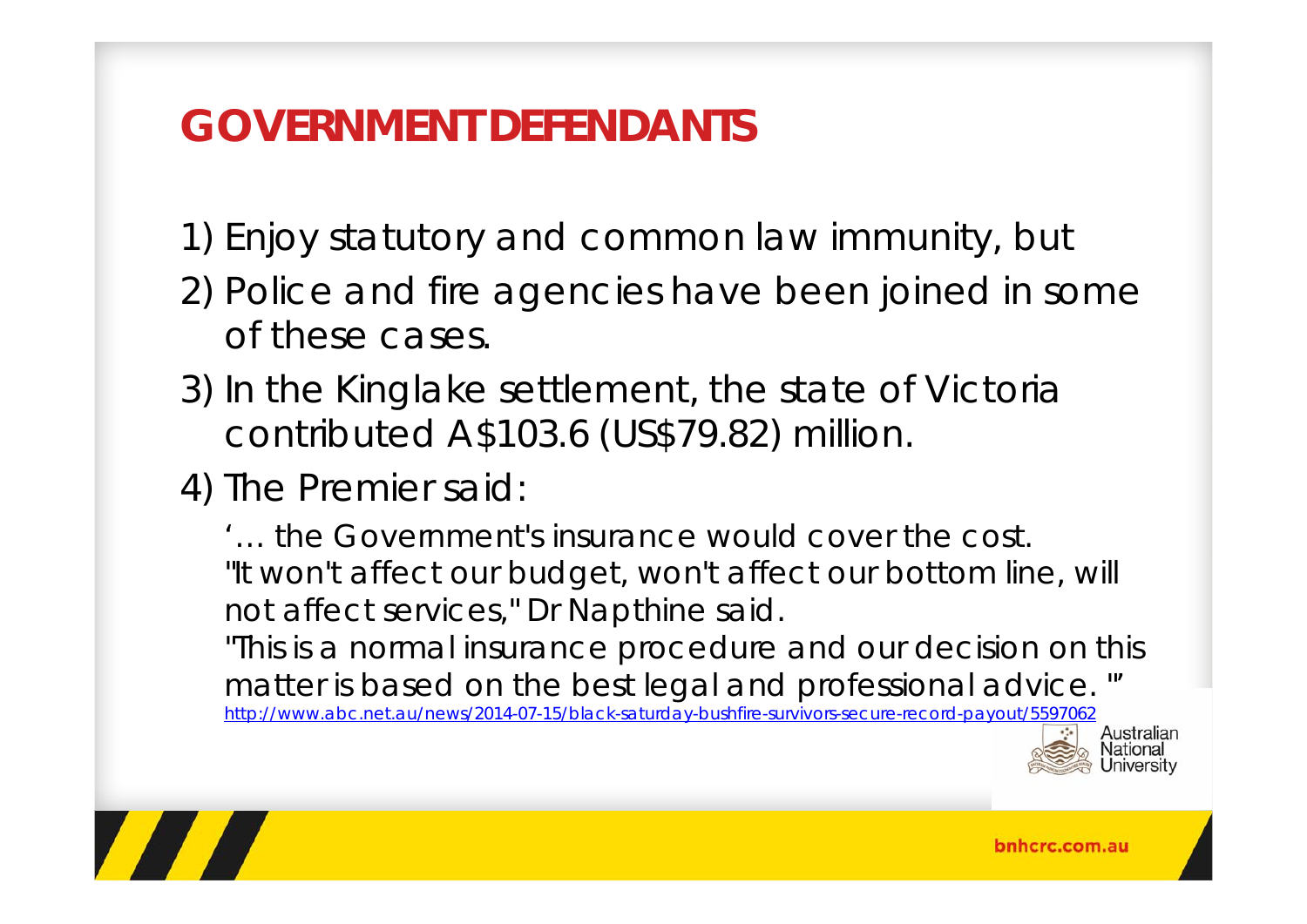**'BUSHFIRES; THE PRICE WE PAY FOR ELECTRICITY'** HTTPS://EMERGENCYLAW.WORDPRESS.COM/2014/05/20/BUSHFIRES-THE-PRICE-WE-PAY-FOR-ELECTRICITY/

1) Neither the electricity companies, nor their insurers are going broke.

2) Communities have been unwilling to pay the cost of burying powerlines; *Royal Commission* recommendation 27; Powerline Bushfire Safety Taskforce (pp 8-11)

3) Or to accept reduced reliability on high fire danger days;

*Royal Commission* recommendation 32; Powerline Bushfire Safety Taskforce (pp 70-71)



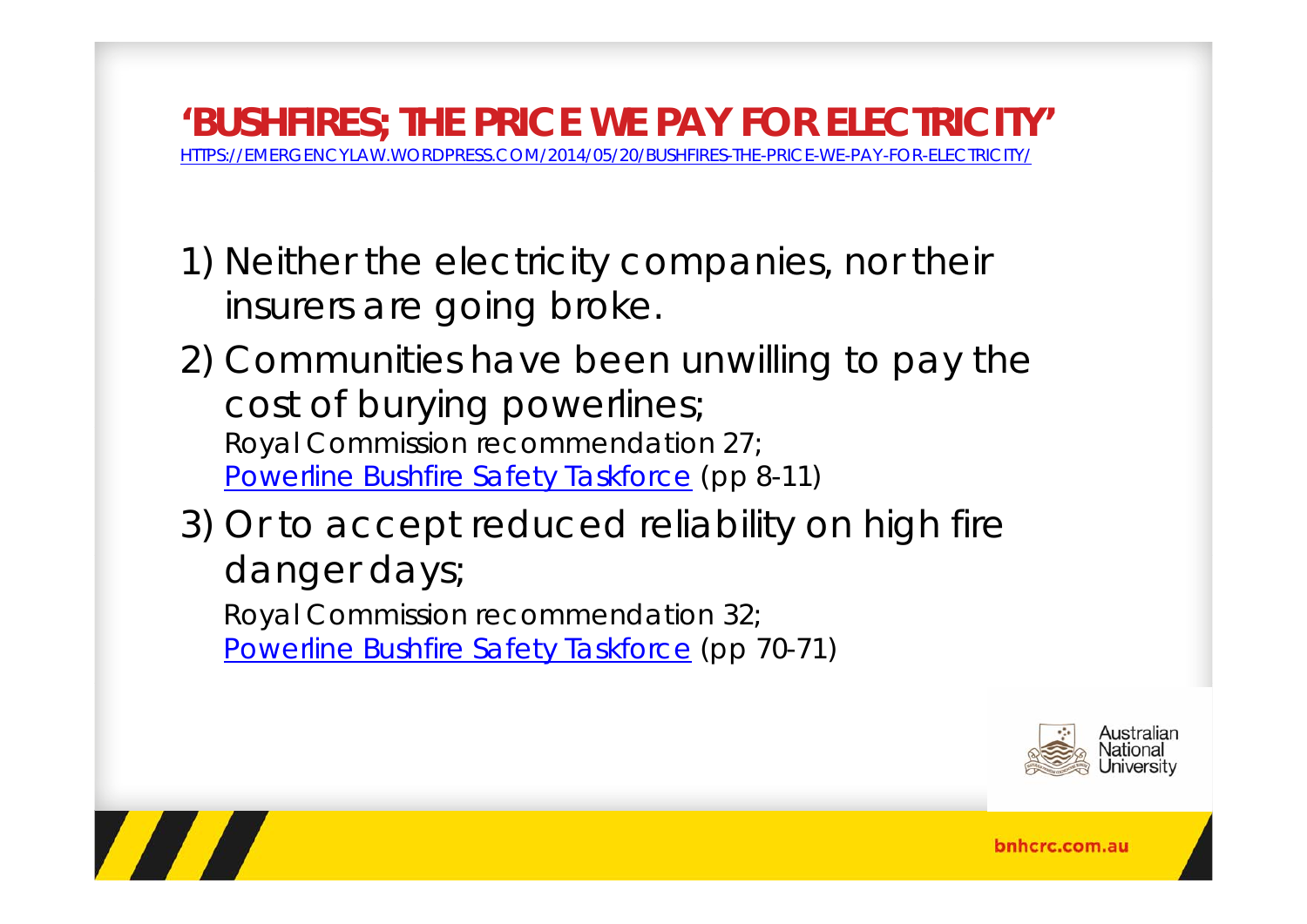# **OUTSTANDING ISSUES**

### **Legal**

1) Liability for failing to reduce bushfire hazards – it get's talked about, but it's not been tested.

#### **Logistics**

- 1) Delay the Canberra litigation took 10 years!
- 2) Forensic experience consider that the Royal Commission took 2 years and cost A\$40 (US\$30.8) million but issues still had to be litigated.



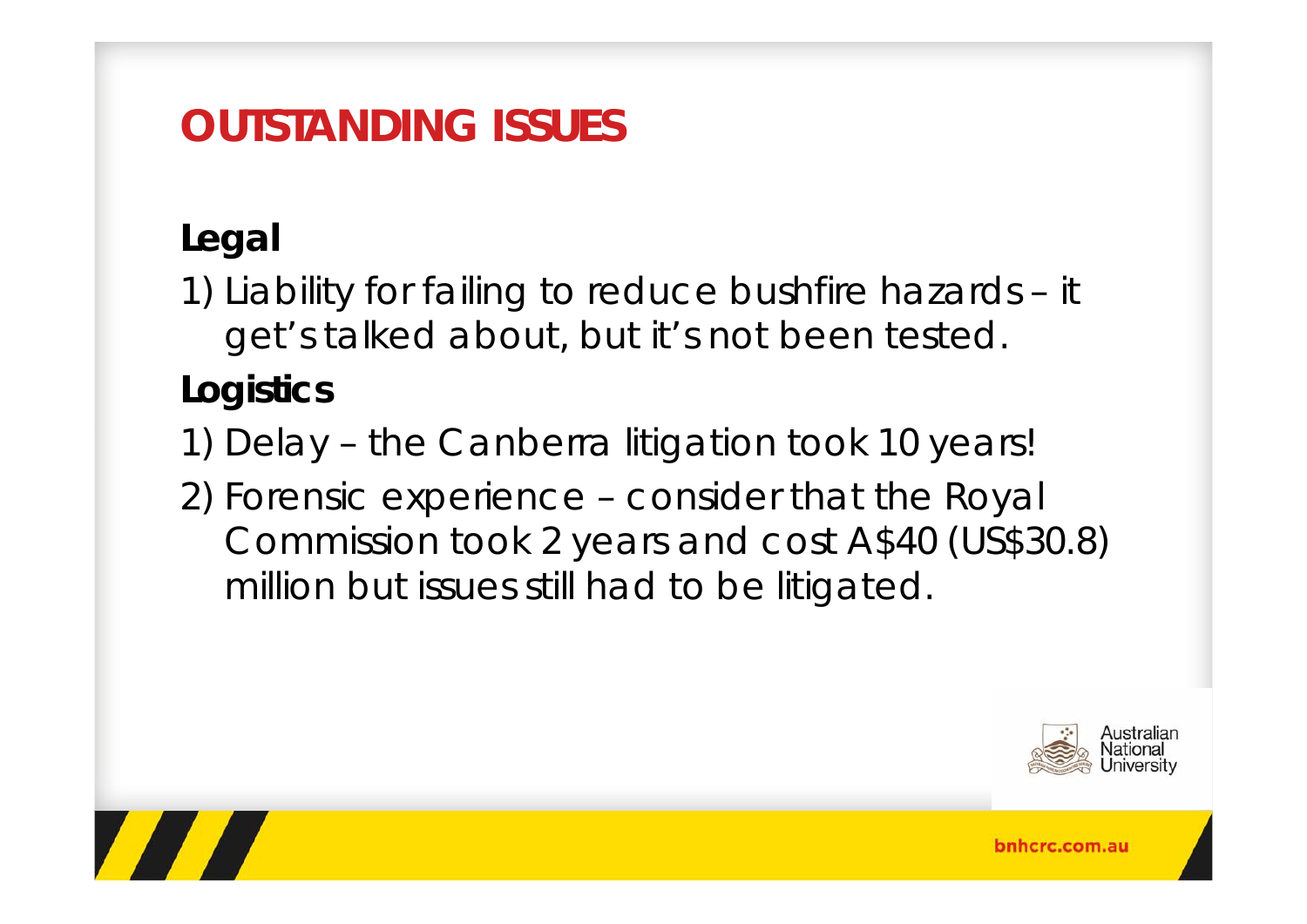## **SO WHAT ARE THE TRENDS?**

1) In 2012 we reported that:

'… routine fires continue to be dealt with without frequent litigation... However, significant fire events, such as the 2009 Black Saturday fires, trigger litigation almost before the fires are extinguished…' Eburn M and Dovers, S., 'Australian wildfire litigation' (2012) 21(5) *International Journal of Wildland Fire* 488-497.

2) That prediction has been confirmed.

- 3) Plaintiff's are testing the waters against the governments, but without success (so far).
- 4) Civil defendants, in particular electricity authorities, have not tested the law.



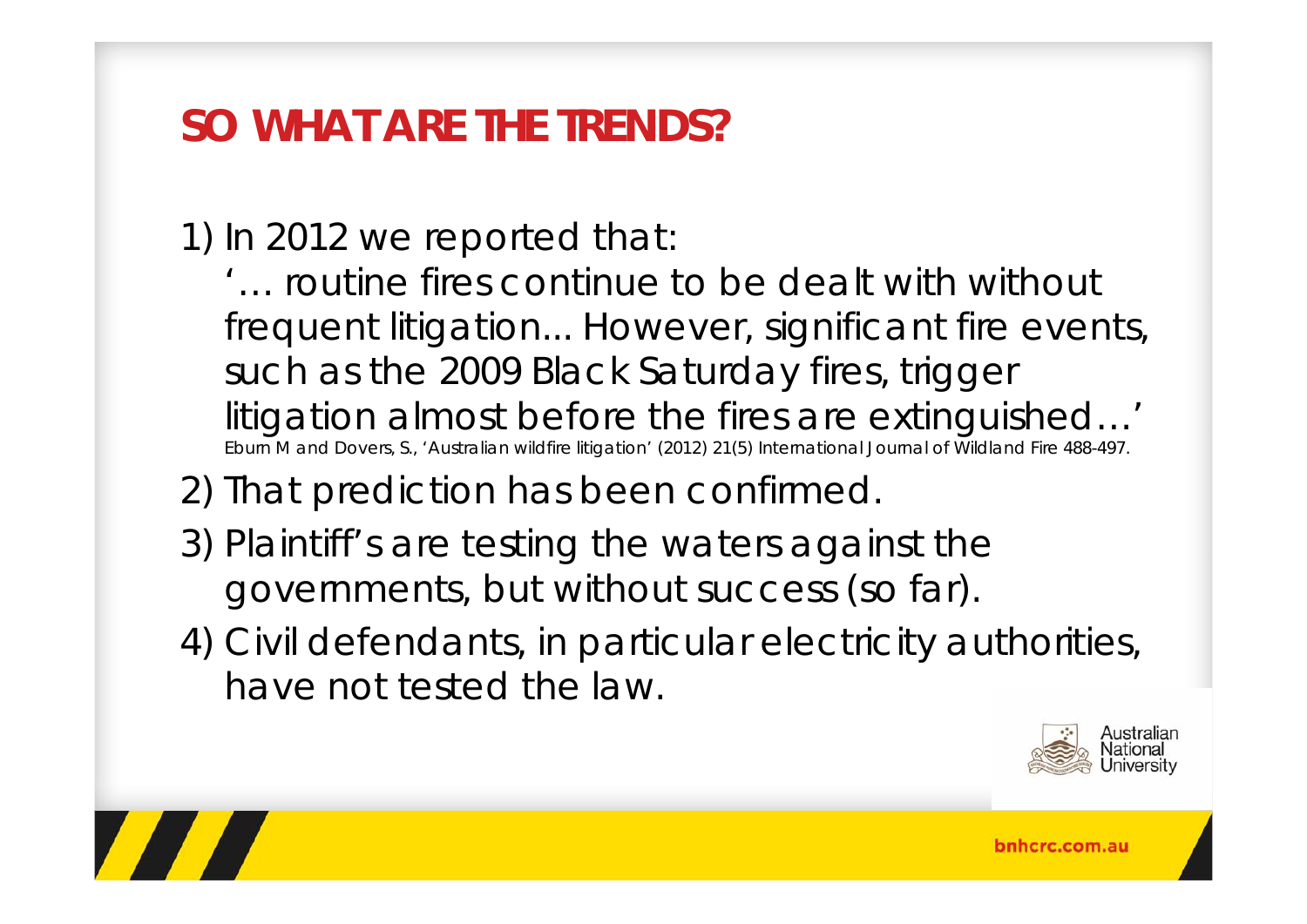### **AND NOW A WORD FROM OUR SPONSOR…**

1)We are conducting research into alternative ways to learn lessons from catastrophic events.

2)We're interested to know what you think law and litigation contributes to improving future practice. Are parties willing to reflect on their performance to do better next time, or does fear of liability, or cross examination, hinder truth finding? Are lawyers a help or a hinderance?

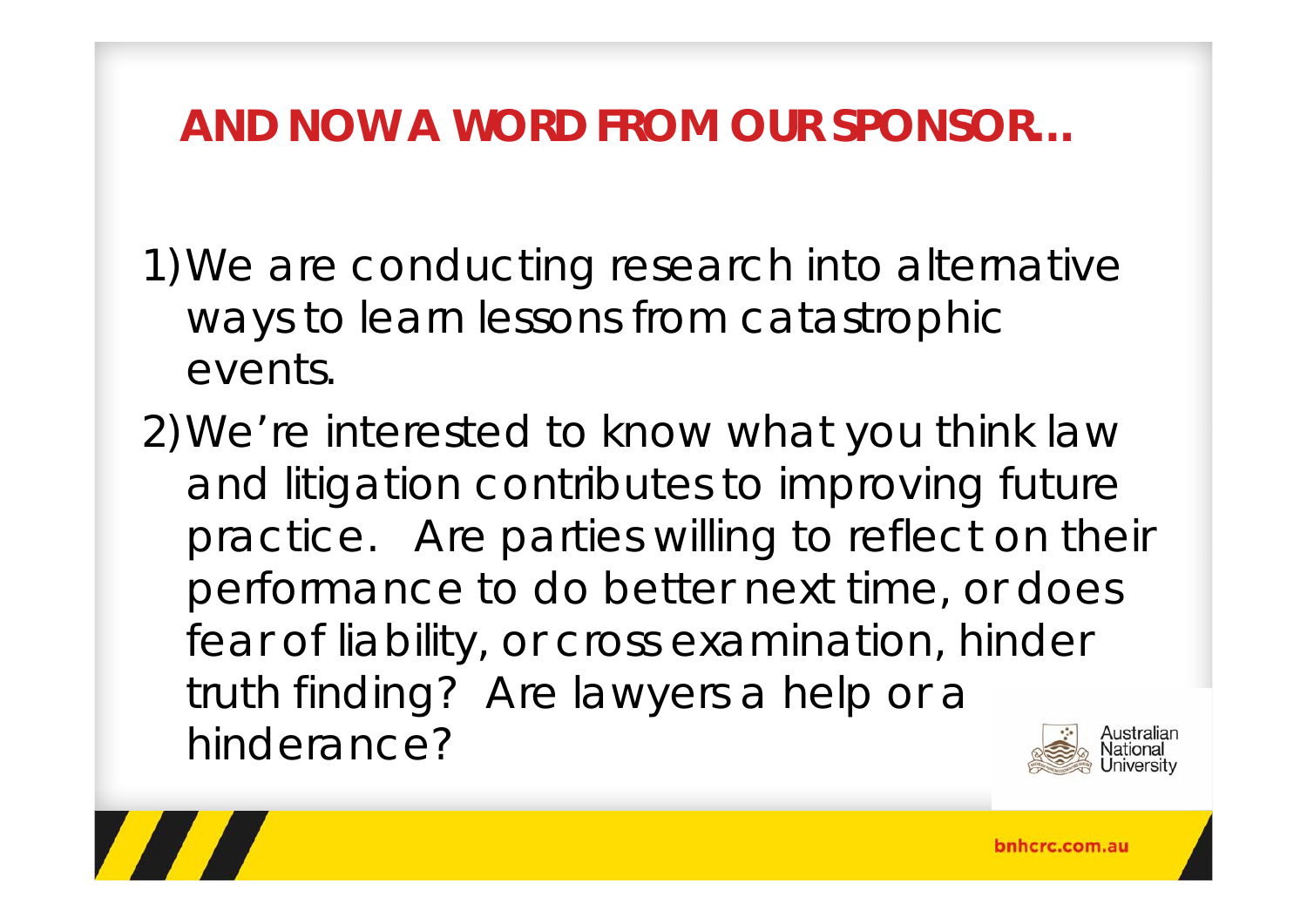# **IF YOU'RE WILLING TO TALK TO ME**

1)I'd love to hear what you think.

- 2)If I can record our conversation you could contribute to improving learning in Australia.
- 3)There is an information sheet that gives more information.
- 4) If you want to take part, just let me know, I'll be here for the conference and we can find time for a chat!